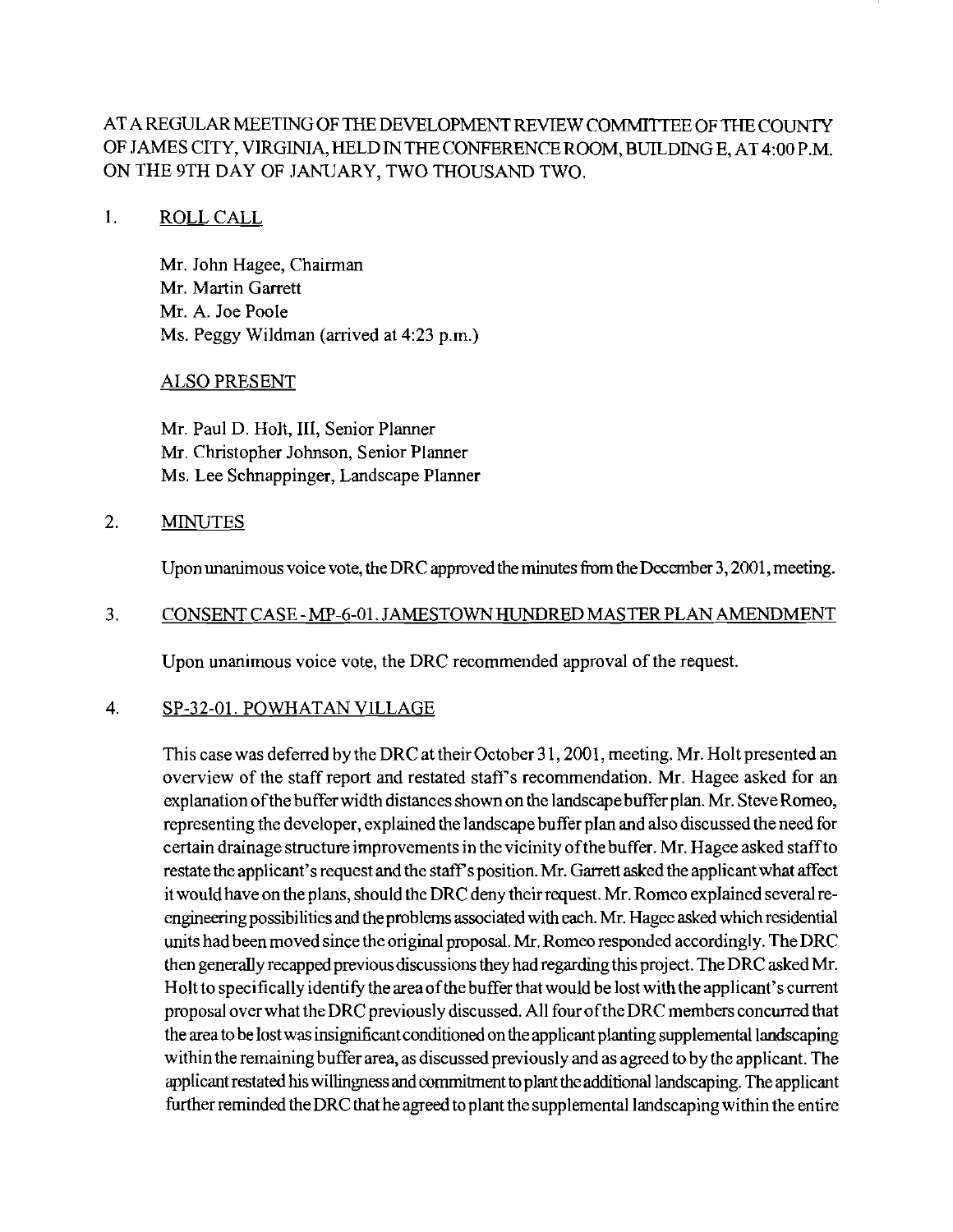buffer length concurrent with construction of Phases 1 & 2 of the project. With no further discussion, the DRC recommended approval ofthe applicant's request for a consistent buffer width of 45 feet along News Road from unit no. 86 to unit no. 66.

# 5. SP-98-01. CHESAPEAKE BANK

Mr. Johnson presented the staffreport and stated that the proffers submitted by the applicant for this development require DRC approval of the enhanced landscaping plan for the 50-foot landscape buffer along Route 30. Mr. Johnsonstated that the plans submitted by the applicant in September 2001 did not meet the proffer requirement for enhanced landscaping and were not presented to theDRC forreview. The revisedplansprovide an additional 12 trees and 26 shrubs along the Route 30 buffer which meets the enhanced landscaping requirement. Staffrecommends that the DRC recommend approval of the enhanced landscaping plan. Mr. Garrett asked for clarification about why this issue required DRC review. Mr. Johnson stated that it was the applicant's choice to tie approval of the enhanced landscaping proffer to either Planning Director or DRC approval. With no further discussion, the DRC recommended approval ofthe enhanced landscaping plan.

# 6. ADJOURNMENT

There being no further business, the January 9, 2002, Development Review Committee meeting adjourned at approximately 4:45 p.m.

John Hagee, Chairman 0. Marvin Sowers, Jr., Secretary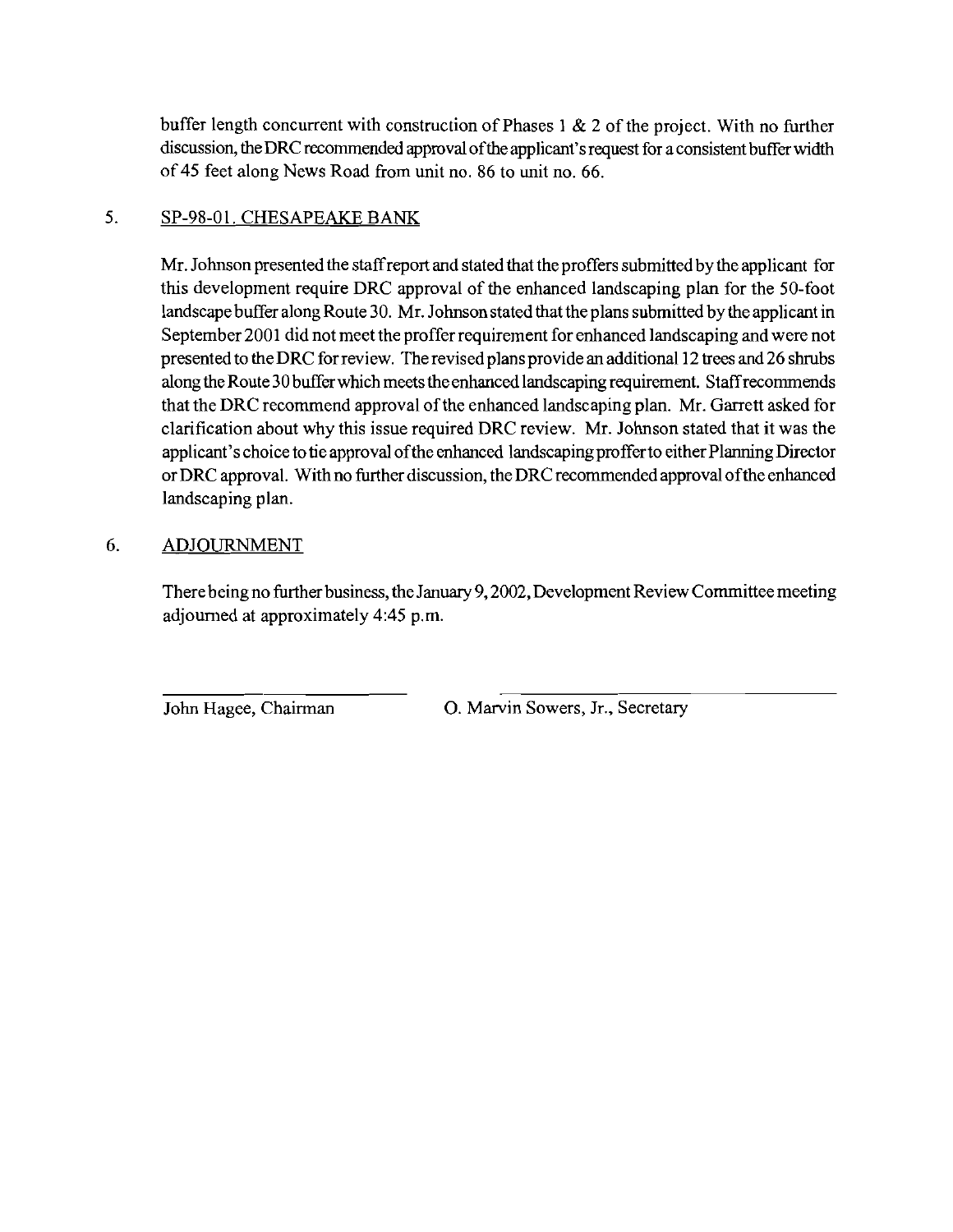#### SP-127-01. Avid Medical Expansion, Stonehouse Commerce Park Staff Report for the January 30,2002, Development Review Committee Meeting

Summarv Facts

| <b>Applicant:</b>             | Robert Mann<br><b>AES Consulting Engineers</b>                                                                                 |                                                                                                                                                  |
|-------------------------------|--------------------------------------------------------------------------------------------------------------------------------|--------------------------------------------------------------------------------------------------------------------------------------------------|
| <b>Land Owner:</b>            | Avid Realty, LLC                                                                                                               |                                                                                                                                                  |
| <b>Proposed Use:</b>          | building                                                                                                                       | 35,000 square foot expansion to the existing 30, 857 square foot                                                                                 |
| Location:                     | 9000 Westmont Drive<br>Stonehouse Commerce Park.                                                                               |                                                                                                                                                  |
| Tax Map/Parcel:               | $(12-1)(1-44)$ and $(6-4)(1-1)$                                                                                                |                                                                                                                                                  |
| <b>Primary Service Area:</b>  | Inside                                                                                                                         |                                                                                                                                                  |
| <b>Parcel Size:</b>           |                                                                                                                                | The current Avid Medical site is 3.1 acres and the site plan expansion<br>proposes to increase the site by 2.46 acres for a total of 5.56 acres. |
| <b>Existing Zoning:</b>       | PUD-C                                                                                                                          |                                                                                                                                                  |
| <b>Comprehensive Plan:</b>    | <b>Mixed Use</b>                                                                                                               |                                                                                                                                                  |
| <b>Reason for DRC review:</b> | The proposed building expansion exceeds 30,000 square feet and<br>no conceptual plan was submitted for the proposed expansion. |                                                                                                                                                  |
| <b>Staff Contact:</b>         | <b>Karen Drake</b>                                                                                                             | Phone: 253-6685                                                                                                                                  |

#### Staff Recommendation:

Staff finds the proposed expansion of Avid Medical consistent with the other businesses in the Stonehouse Commerce Park, the zoning ordinance and Comprehensive Plan land use designation. Staff recommends that preliminary approval be granted subject to the attached agency review comments and the applicant recording a subdivision plat illustrating the boundary line adjustment increasing the size of the Avid Medical parcel to the proposed 5.56 acres.

Karen Drake **Planner** 

Attachments:<br>1.) Site lo

- Site location Map
- 2.) Site Plan (separate)<br>3.) Agency Review Com
- **Agency Review Comments**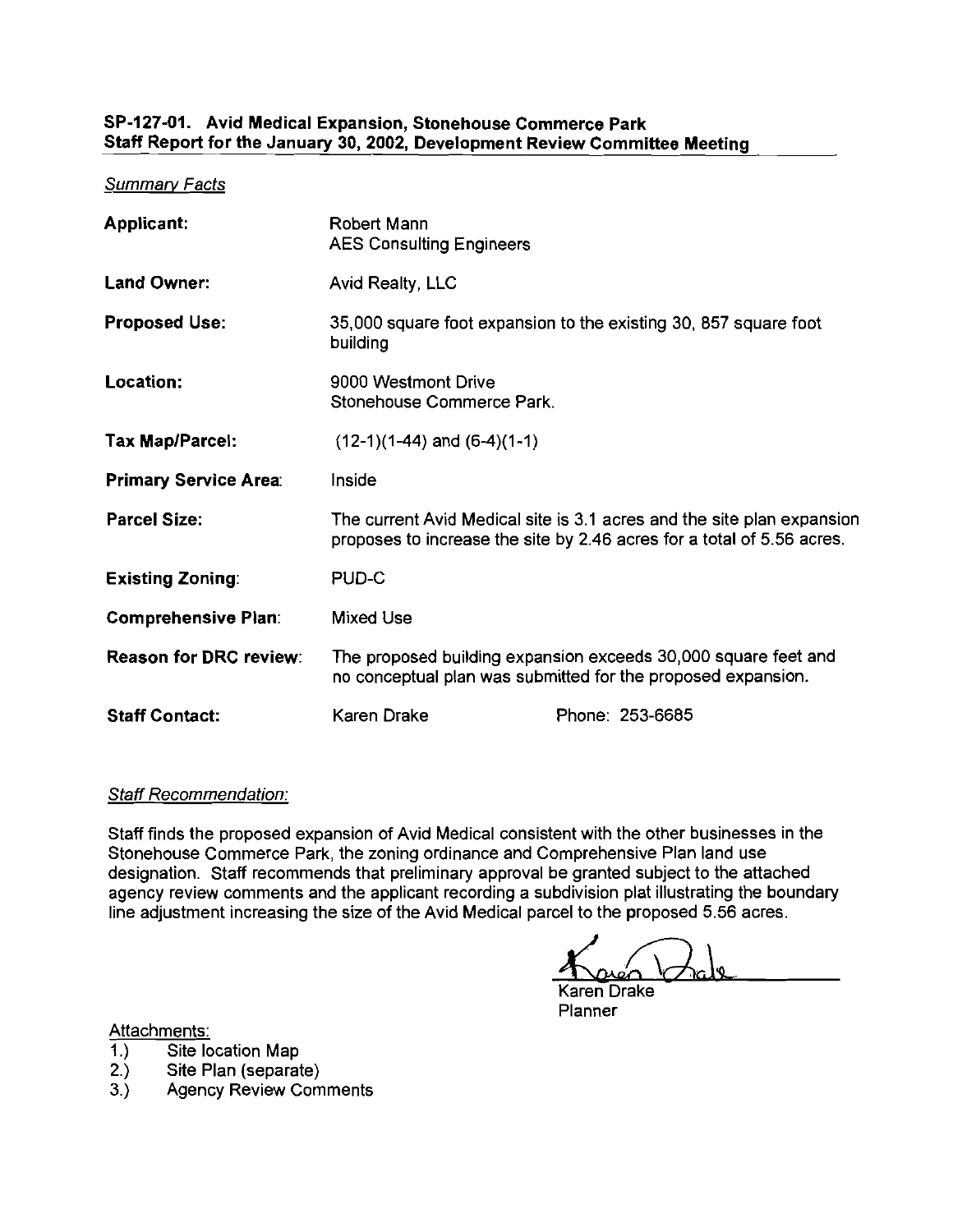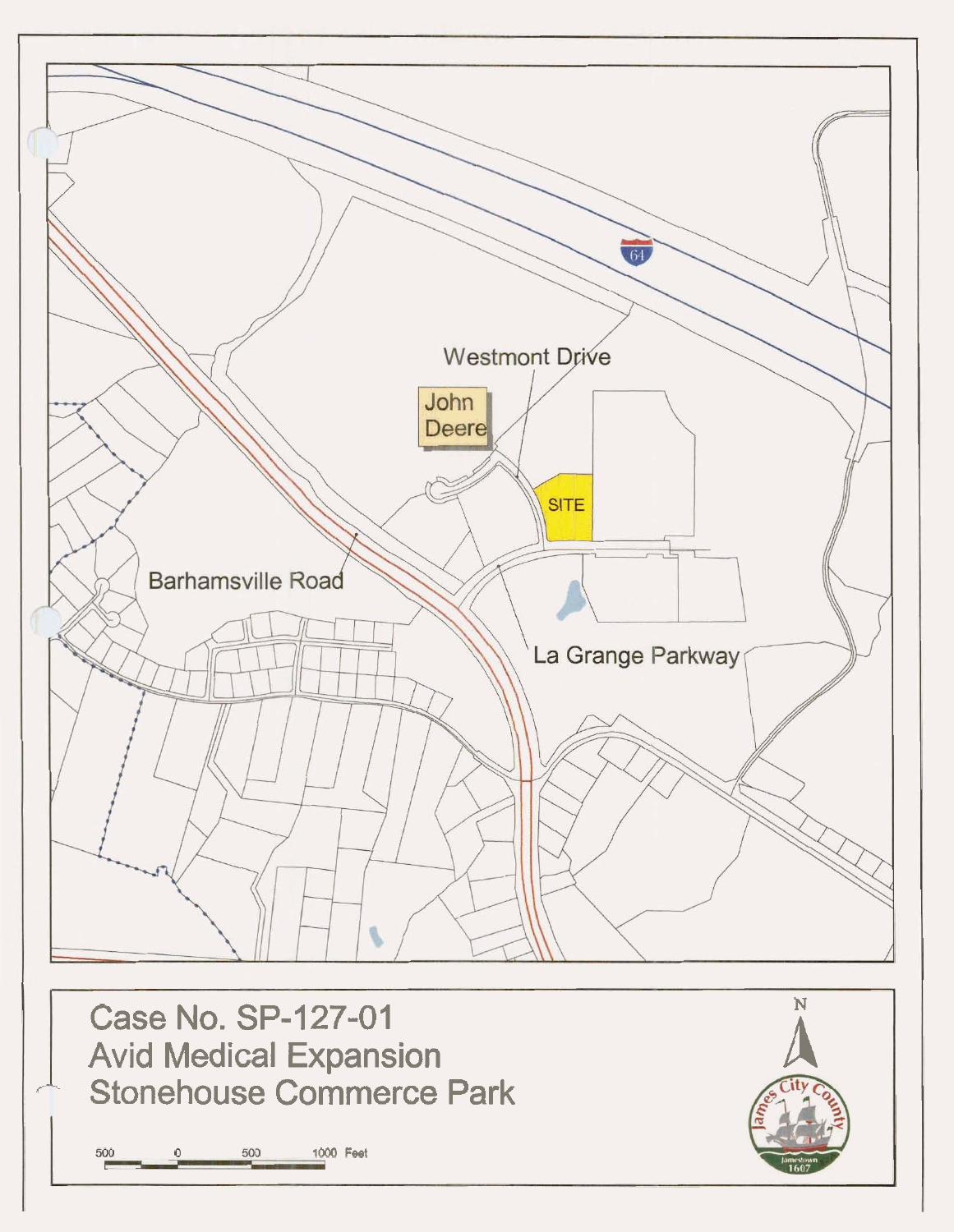#### Agency Review Comments For **SP-127-01.** Avid Medical Expansion

# Planning:<br>1 Avio

- Avid Medical is located on the tax map parcel  $(12-1)(1-44)$ , which is 3.1 acres while the site olan and site olan aoolication reference the exoansion oroiect to be on 5.56 acres. Prior to final site plan approval; the Planning Division must be notified in writing that an approved subdivision plat showing the appropriate boundary line adjustment for the .. proposed expansion has been recorded.
- 2. Parking availability is currently a problem at Avid Medical with employees parking behind the existing building where the expansion is to be located. Please note what provisions have been made for parking by employees, visitors and construction workers at Avid Medical during construction that will not block traffic to other businesses in Stonehouse Commerce park nor block access by emergency vehicles.
- 3. If there are plans for a bikepath andlor sidewalk within the 25 foot Stonehouse easement, please ensure that there is adequate room for these facilities within the easement along Westmont Drive. As it appears, there does not seem to be much room between some of the landscaping provided and the right-of-way. Otherwise, the landscaping plans are acceptable as submitted.
- 4. Please add a general note on the cover sheet referencing JCC Case No. SP-16-98, the original site-plan for this project.

### County Engineer:

1. The plans, as submitted, are acceptable

# Environmental:

1. Please refer to the attached comments, dated January 22, 2002

#### Fire Department:

1. The plans, as submitted, are acceptable.

# Health Department:

1. The plans, are submitted, are acceptable

# **JCSA:**

Please refer to the attached comments, dated January 18, 2002.

# VDOT:

1. Comments will be forwarded when available.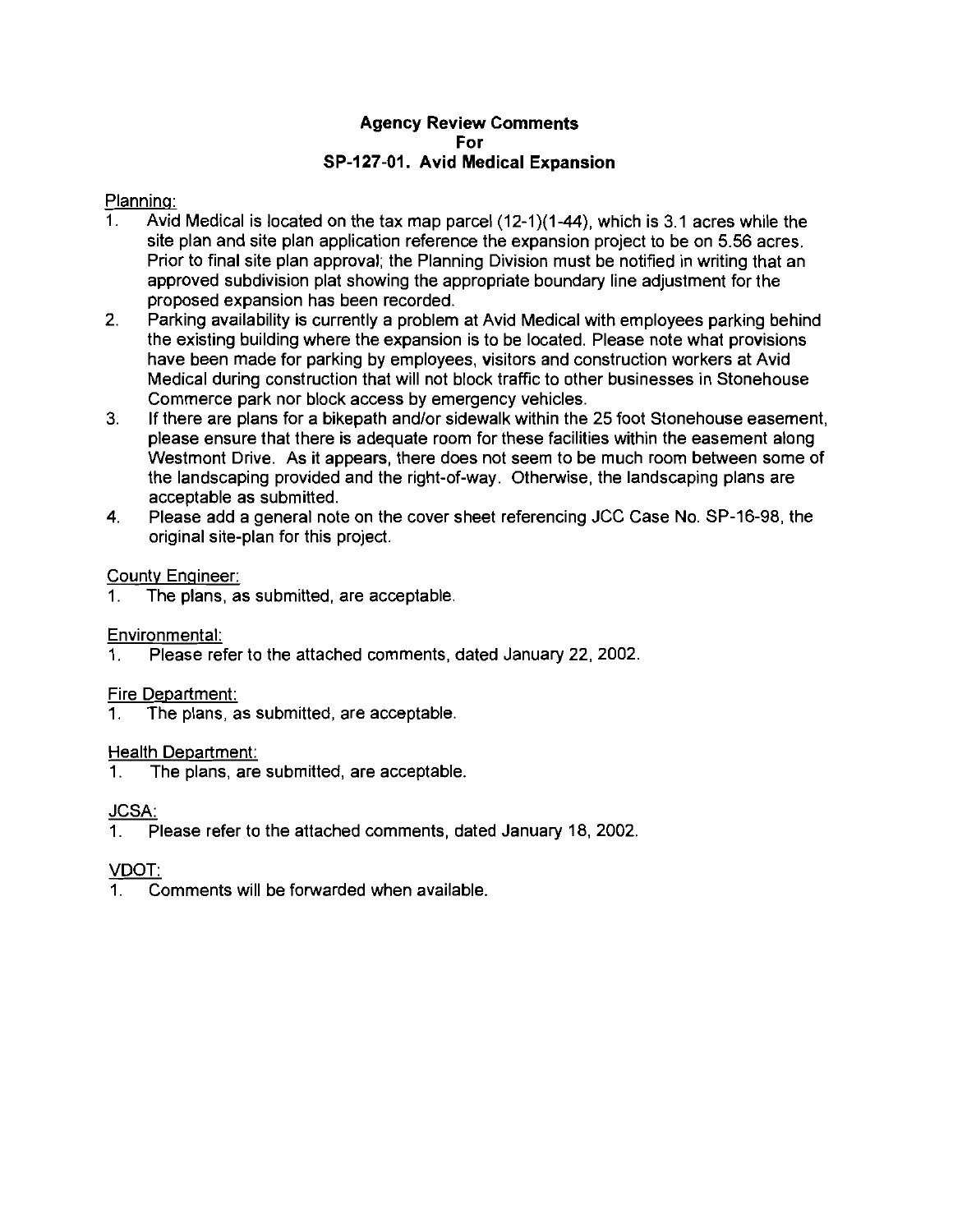#### **ENVIRONMENTAL DIVISION REVIEW COMMENTS<br>AVID MEDICAL EXPANSION<br>COUNTY PLAN NO. SP - 127 - 01<br>IONIGHED 22. 2003 AVID MEDICAL EXPANSION COUNTY PLAN NO. SP** - **127** - **01**  *January 22, 2002*

*General Comments:* 

- 1. A Land Disturbing Permit and Siltation Agreement, with surety, are required for this project.
- 2. Offsite Work. Clearing, grading and installation of storm drainage facilities are proposed on the offsite tract to the north (n/f Stonehouse, Inc.). Provide evidence of permission to disturb and occupy the offsite adjacent tract from the parcel owner.

#### *Chesaveake Bay Preservation:*

3. Steep Slope Areas. Section 23-5 of theChesapeake Bay Preservation Ordinance doesnot allow land disturbing activities to be performed on slopes of 25 percent or greater. It appears that steep slope areas will be impacted along the north side of existing berms situated along the existing Westmont Drive site access road and along the existing drainage channel leading to the BMP. Although these features are man-made, they will be cleared and topsoil removed prior to site grading; thus the potential for exposure and erosion exists. Therefore, a request for a waiver or exception is required, in writing.

#### *Erosion* & *Sediment Control Plan:*

- 4. Design Checklist. Please provide a standard James City County Erosion and Sediment Control and Stormwater Management Design Plan Checklist.
- 5. Offsite Land Disturbing Areas. Address or identify any offsite land disturbing activity associated with removal of waste material generated from demolition of the Westmont Drive site entrance, existing road asphalt and the gravel access road or indicate on the plans that none are anticipated for this project.
- **6.** Existing Information. Provide existing contour and site feature information (curbing, utilities, etc.) on the plan set for the southwest corner of the site within road right-of-way of LaGrange Parkway and Westmont Drive. Proposed contours on Sheet 5 of the plan do not tie to any existing feature or contour. Also, an existing fire hydrant is missingalong Westmont Drive.
- 7. E&SC Narrative. Provide a brief erosion and sediment control plan narrative in accordance with VESCH requirements. Explain what special provisions are being incorporated into the erosion and sediment control plan as a majority of site soils in the demolition and expansion area exhibit severe erosion hazard characteristics (ie. 1 IC and 15F soil map units).
- **8.** Limits of Work. Correct the limits of work (disturbance, clearing and grading) on Sheet 5 to include all areas of work, including work in right-of-way for LaGrange Parkway and Westmont Drive, the **30** ft. landscape setback and the 25 ft. commerce park open area strips.
- **9.** E&SC Plan. Adjust all erosion control measures to correspond to the limits ofconstruction. Provide silt fence at the curb line extending from the entrance off of LaGrange Parkway to the curbline tangent from Westmont Drive. Move the silt fence to the common property line between Avid and Solarex.



Page **1** of 4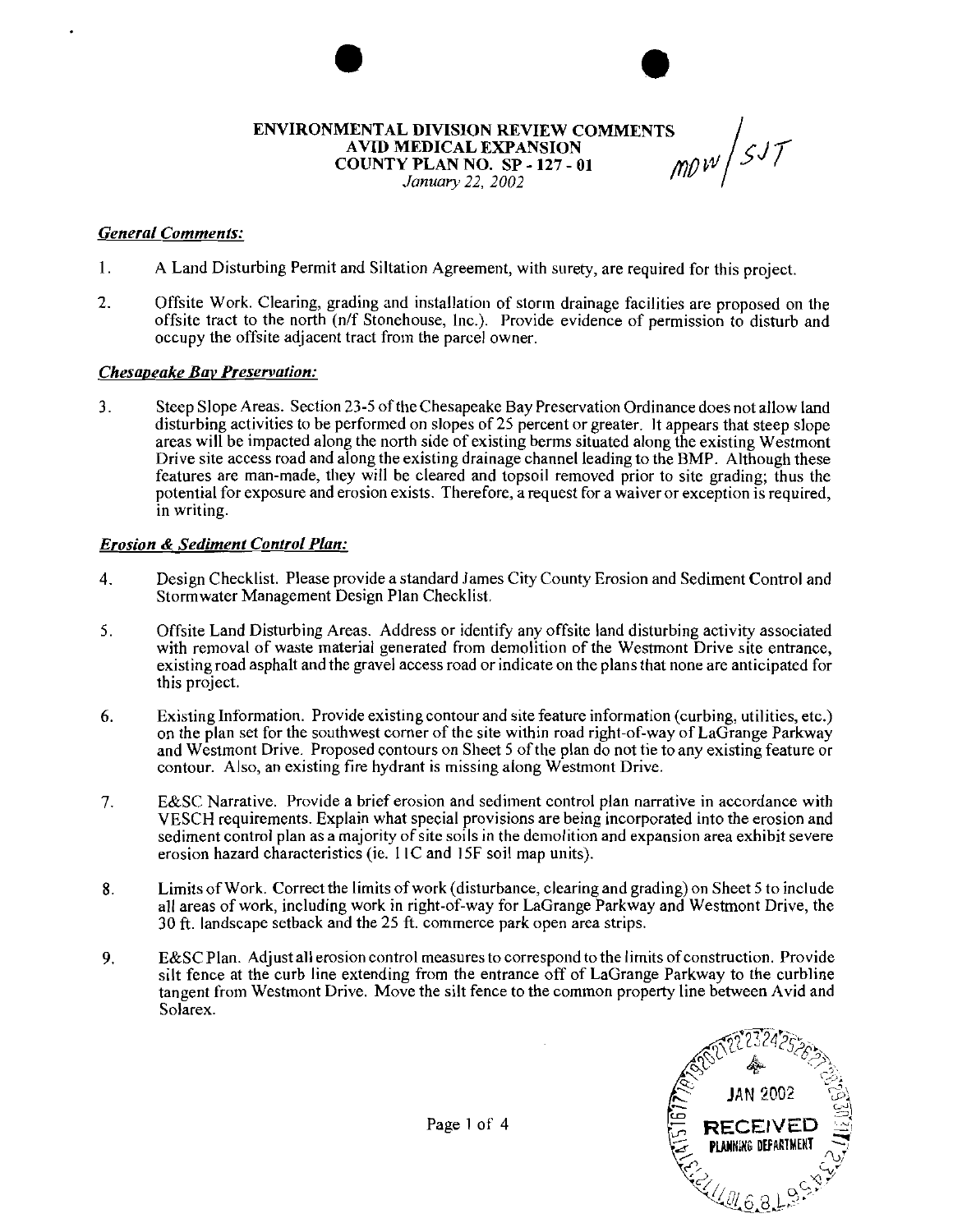- $10.$ E&SC Plan. Identify what is the primary site perimeter E&S control, once the site is first cleared, but before graded. Based on existing topography, most of the disturbed area for the site will be conveyed toward the channel at the north portion of the site where the existing channel leads to the BMP. Based on the E&SC plan on Sheet 5, there is no device at this location for initial control and until fill is placed at this location, the diversion dike on the west side of the trap cannot physically convey flow to the sediment trap. Furthermore. according to the sequence of construction, once the storm drain system is installed, the majority of the site will bypass the sediment trap, making it worthless in terms of providing sediment control. Alternative methods for primary site control should be evaluated using the primary (perimeter) structural sediment-trapping facilities as provided.
- Slope Stabilization. The fill slope at the north corner of the site near the parking area and directly  $11.$ adjacent (south) to Inlet # SS-7 will require matting, since it is proposed at steeper than  $3H: V$ . Provide proper keys and symbols on Sheet *5.*
- $12<sup>7</sup>$ Diversion Dike. The diversion dike west of the proposed temporary sediment trap should be extended along the limit of work as far possible westward (toward Westmont Drive) to intercept and convey drainage from as much disturbed area as possible to the trap. Due to slope lengths and existing/proposed slopes, the silt fence along the north edge of the proposed north parking area would be overextended and require excessive maintenance.
- $13.$ Silt Fence. The silt fence shown around the edge of the new parking area to the west and south of the existing building may not be necessary. Based on grading shown on plan Sheet *5,* rock check dams may provide more effective control than silt fence, as placement of silt fence may interfere with work activities and grading, spot elevations and drainage patterns for the parking/channel areas are not conducive for effective use of silt fence as a control. Also, add silt fence at the base of the fill in the north portion of the site (parallel to contour El. 100 or 101). This silt fence would be control only for the slope area and not for concentrated drainage.
- 14. Sequence of Construction. Modify Step 2 of the sequence of construction to clarify the entrance off of LaGrange Parkway is the one to remain open. Add when base stone stabilization is to occur for the Phase I and II of the parking areas. Also. if possible, try to put the sequence of construction on Sheet *5* .
- 15. Sediment Trap. Provide a drainage area map to show the ultimate drainage area used for design of the trap as it appears drainage area (before or after installation of the storm drain system) could be more than 2.74 acres as shown on Sheet 9. Provide sediment trap computations in accordance with Minimum Standard 3.13 of the VESCH. Drainage area in excess of **3** acres requires use of a sediment basin; or alternatively, a request for variance from Minimum Standard 3.13 of the VESCH submitted in writing to the Environmental Division.
- Outlet Protection. Show outlet protection in accordance with Minimum Standard 3.18 and 3.19 of  $16.$ the VESCH at storm drain outfalls # SS-1 and # SS-6. If outlet protection is currently present at these locations, resizing would be necessary due to the addition of impervious area to both systems. Provide computations and add details to the plan set as necessary. Add end sections at the same pipe (if not currently present) to bring the drainage system up to current standards.
- $17<sub>1</sub>$ Inlet Protection. Correct the inlet protection key symbol for Inlet # SS-7 from HP to IP on Sheet 5.
- Site Grading. It appears that site cuts, shown west ofthe existing building aIong Westmont Drive 18. would reduce cover over the existing water service line into the site.
- Pavement. Clarify the legend and pavement schedule on Sheet 4. Similar hatch and shading patterns  $19.$ were used for both Phase I parking and heavy duty asphalt pavement area. Clarify whether parking area in the northwest corner of the site is to receive heavy duty pavement.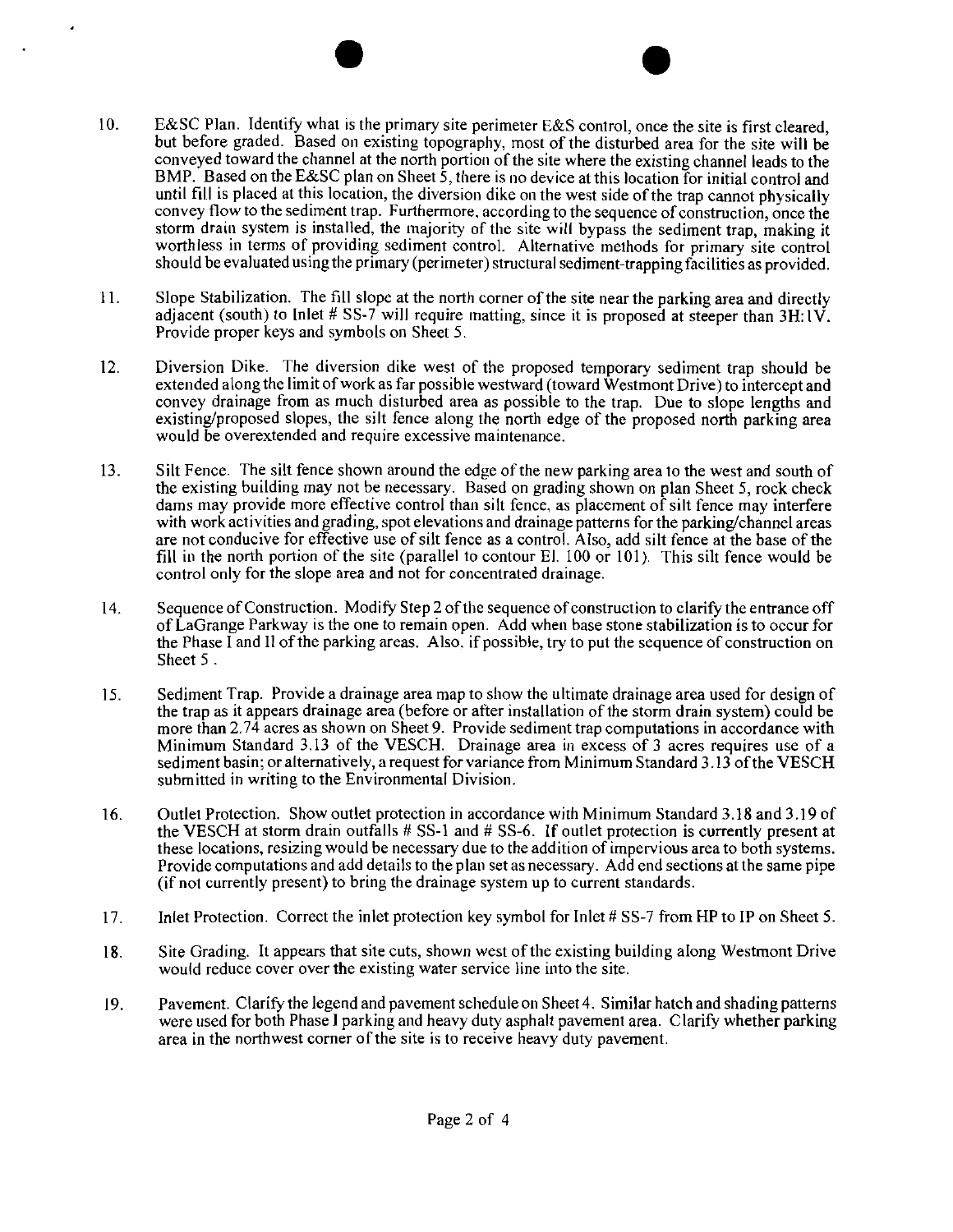- 20. Downstream BMP Protection. Include provisions on the E&SC plan to monitor the existing offsite BMP for signs of sedimentation, specifically during or as a result of construction on this site. As this facility is not to be used for sediment control, the contractor should be aware that additional onsite or offsite controls may be necessary to protect the BMP from degradation. This may include additional E&SC measures, sediment removal, cleaning and coordination with the owner, engineer or the County.
- 21. Loading DocWOperations. A note on Sheet 3 of the plan indicates that existing loading docks shall remain in place until proposed docks are constructed and functional. Explain in further detail how it is possible for the access road to the existing loading to be removed (demolished) and the loading dock to remain functional, especially when the new docks will not be constructed yet. Evaluate the operational needs for the site and clearly address access and loading/unloading issues during construction. Incorporate items into the seauence of construction on Sheet 4. if these issues will affect the contractor and/or site work activities. Similarly, provide more information as to how semitrailers will access the site and the loading docks once the entrance off of Westmont Drive is closed.
- $22.$  Site Parking. Provide information as to how employee parking will be handled once the existing drive is removed on the north part of the site. Currently employees park on both sides of the drive from the entrance all the way to the back corner (northeast). Again, incorporate items into the sequence of construction if parking issues will affect the contractor and/or site work activities.

#### *Stormwater Manaeement* / *Drainage:*

- 23. SWMIBMP. On all applicable sheets and the design report, label the existing offsite stormwater management facility with the following identifiers:  $\overline{BMP}$  # 2 Stonehouse Commerce Park; BMP ID Code: WC 047; and approved County Plan No. SP-96-95. On site and grading plan Sheets 4 and 5, label design high water for the BMP at El. 88.82.
- 24. Impervious Cover. Provide information to justify why the site, as a whole, requires over 100 more parking spaces than required. Section 23-9(a) of the Chesapeake Bay Preservation ordinance recommends keeping impervious cover to a minimum. Justify why this is the minimum amount necessary for uses at the site.
- 25. Impervious Cover. Based on our pre-application discussions and the narrative presented in the design report, it is understood that this site (commerce park tract), based on a previous master BMP plan arrangement, could slightly exceed the Chesapeake Bay ordinance requirement of no more than 60 percent impervious cover due to various open spaces provided and other compensatory measures provided for the site asa whole. Based on the site tabulation on the cover sheet, the total impervious cover for this site expansion will be around 65 percent. Based on our review of record information for BMP # 2 at Stonehouse Commerce Park **(BMP ID Code: WC 047)**, the basis of design for the BMP was for a 9 point wet pond BMP, designed to handle a drainage area of 25.1 acres with a CN value of 86 for HSG C soils. The CN value selected for design was based on a 50 percent impervious cover estimate within the postdevelopment drainage basin to the BMP. Please confirm ifthis site, if constructed at 65 percent impervious, will be consistent with the 50 percent impervious cover estimate within the basin's final drainage area.
- 26. BMP. The development plan as proposed for this site appears to fall under redevelopment criteria. In accordance with Section  $23-9(b)(7)(b)$  of the Chesapeake Bay Preservation ordinance, provide evidence that the downstream BMP facility is in good working order and performing at the design level of service. Afield inspection and certification letter by a registered professional engineer will satisfy this requirement.
- 27. Sediment Forebay. To remain consistent with water quality initiatives and Chesapeake Bay Preservation purposes, investigate the possibility of shortening (or removing) the existing 18-inch corrugated polyethylene pipe storm drain downstream of Inlet  $\#$  SS-7 and creating a pretreatment sediment forebay in the back (south) portion of existing BMP #2, especially for onsite pipe system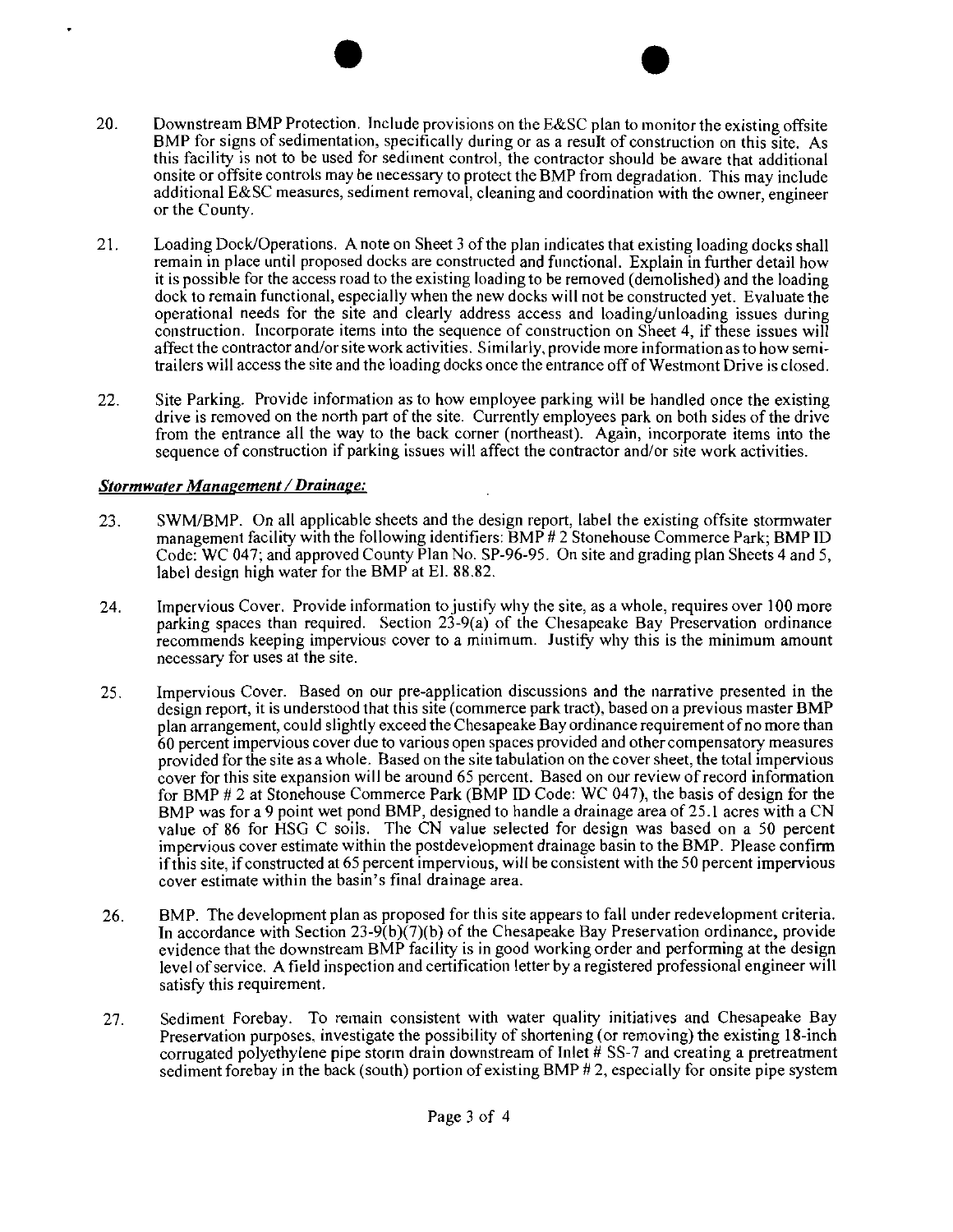SS-9 to SS-6. Drainage from the onsite storm drainage system would outfall into the forebay prior to entry into the BMP. *(Note: The forebay could also be utilized as a primary perimeter sediment trap device during site work activities.).* 

- 28. BMP Access. Address relocation of the gravel access road to the BMP as Sheet 3 of the plan indicates removal of this feature. As the central north side of the site is proposed to be filled, if access is relocated to off of proposed parking area, road slopes may be rather steep. Relocated access must meet current BMP manual requirements.
- 29. Stormwater Conveyance Channel. Provide computations and a typical detail for the stormwater conveyance channel proposed around the south part of the site. This channel will be graded to convey drainage from around the south and west sides of the existing building to existing inlet # SS-5. Ensure the channel has adequate depth for capacity, sufficient erosion resistance (lining) and transitions properly to the yard inlet at existing inlet  $\#$  SS-5.
- 30. Existing Inlet SS-2. Based on proposed spot elevations shown on Sheet 5, the existing storm manhole at Inlet SS-2 would need to be converted to a curb-type inlet. Plan grading shows this location as a low spot for drainage, yet the plan does not call for a new inlet for drainage entry.
- 31. lnlet SS-8. Ensure lnlet # SS-8 has adequate capacity to handle drainage which wilI collect to the corner of the north parking area as no inlet computations were provided. Flow to this comer ofthe parking area should not pond excessively or overtop the CG-6 curb, creating a slope erosion problem on the fill slope adjacent to Inlet  $\#$  SS-7. Also, label inlet lengths (sizes) as applicable on construction plans.
- 32. Existing Storm Drains. Label existing storm drain pipe types and sizes betweenexisting Inlets # SS-5 and  $\sharp$  SS-4 and  $\sharp$  SS-4 to  $\sharp$  SS-3 on Sheet 5.
- 33. HDPE pipe. Provide storm drain pipe specifications or reference the appropriate VDOT Road and Bridge Standards section for use of corrugated polyethylene pipe as intended for the site. IfVDOT standards are not referenced, provide a typical bedding and installation detail and indicate minimum cover requirements during construction and the allowable maximum height of final and temporary cover for the type of pipe selected.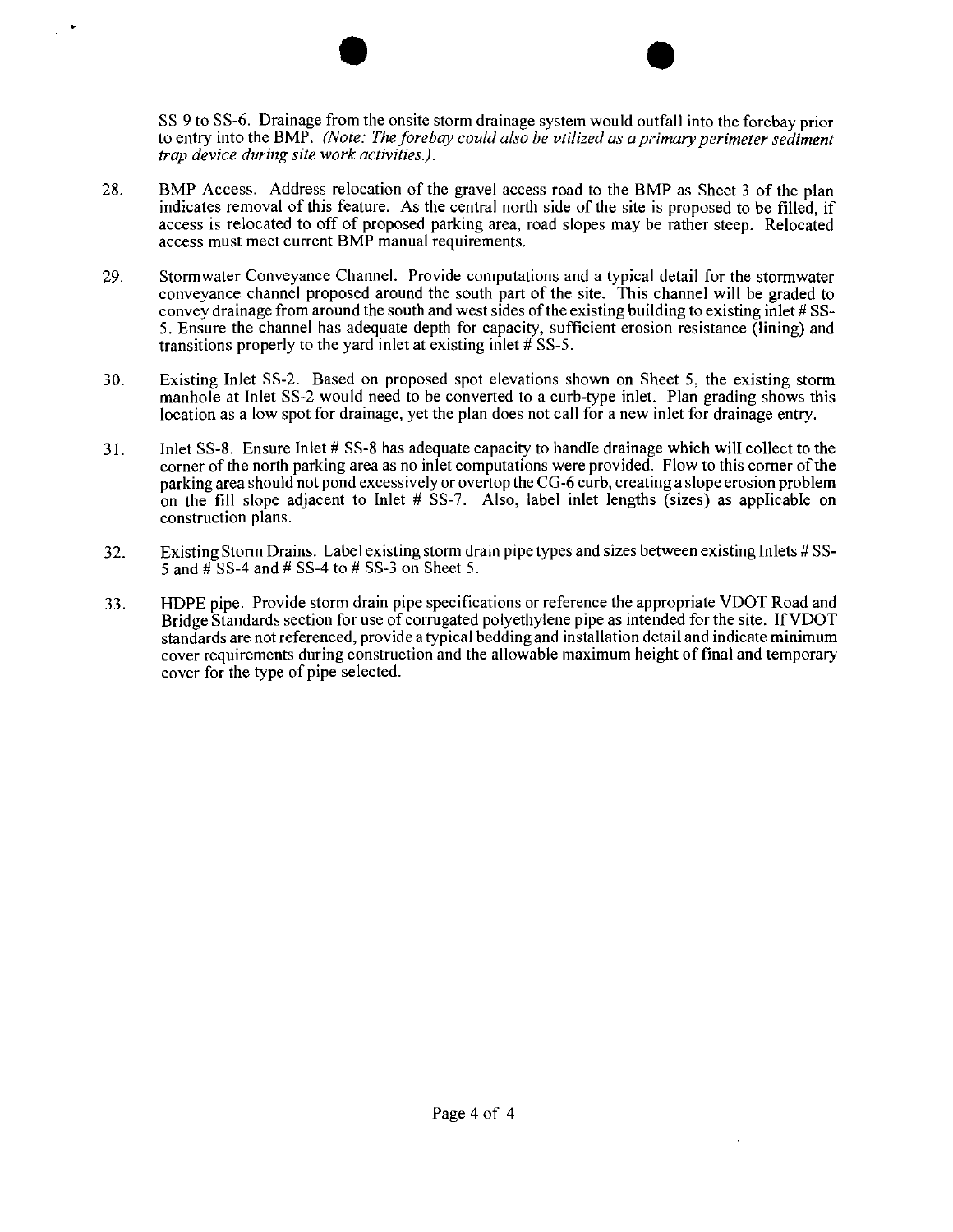



Date: January 18, 2002

To: Karen Drake, Planner

From: Shawn A. Gordon, P.E. - Project Engineer

Subject: SP-127-01, Avid Medical Expansion

We reviewed the plans for the above project you forwarded on January 4,2002 and noted the following comments. We may have additional comments when a revised plan incorporating these comments is submitted.

#### **General**

- 1. Show the existing water main and appurtenances along Westmont Drive.
- 1. Show the existing water main and appurtenances along Westmont Drive.<br>
2. Applicant shall confirm in writing the proposed building expansion does not<br>
include plumbing fixtures. If plumbing fixtures are proposed, all ons and sanitary sewer system components shall be verified for adequate size and capacity.
	- 3. Applicant shall confirm the existing JCSA water system will provide the fire flow volume and duration as specified by the J.C.C. Fire Department and/or make necessary improvements to the existing water system to meet those requirements.

Please call me at 253-6679 if you have any questions or require any additional information.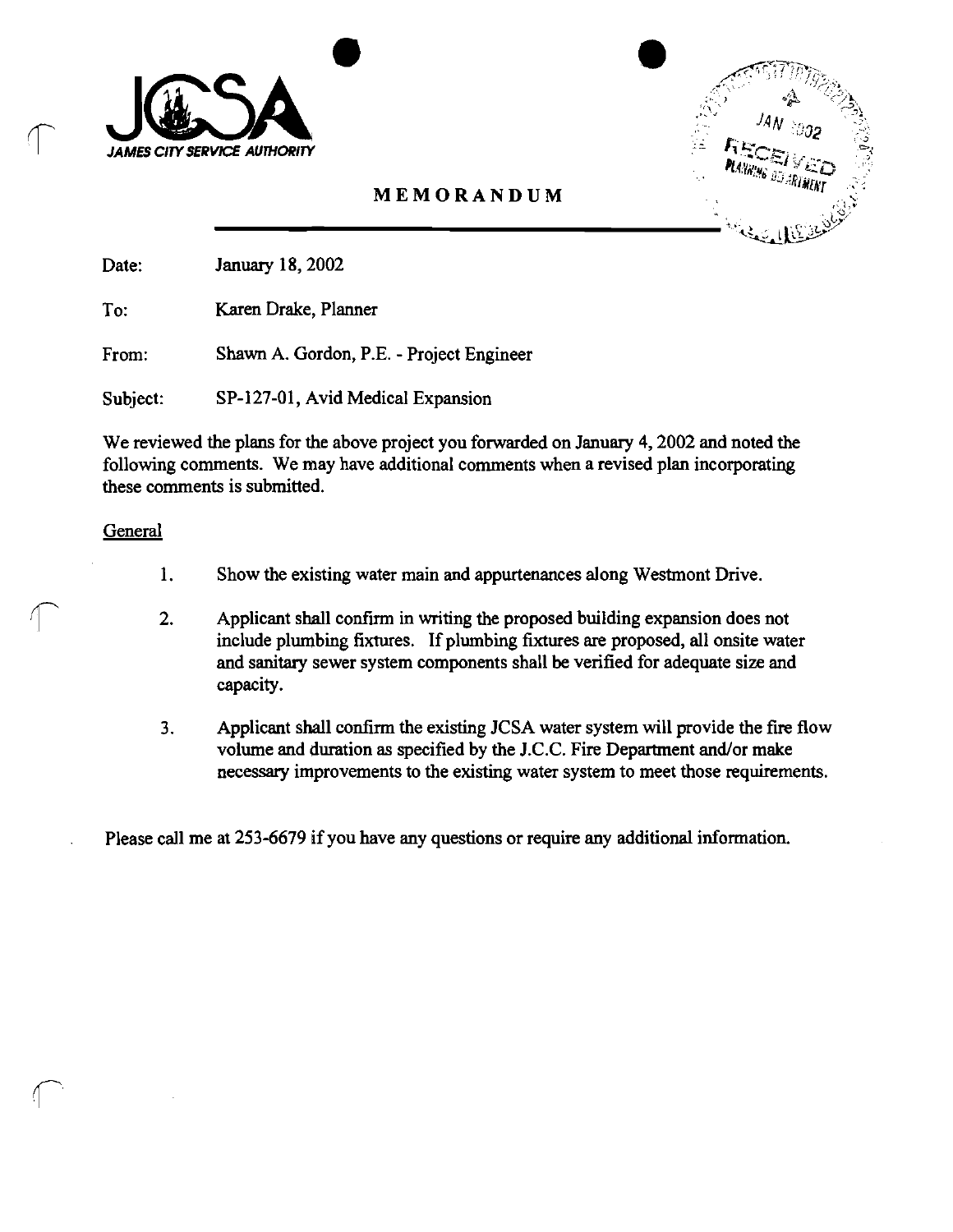### DEVELOPMENT REVIEW COMMITTEE ACTION REPORT: Meeting of February 4,2002

#### Case No. SP-127-01 Avid Medical Expansion

The applicant, Robert Mann, on behalf of **AES** Consulting Engineers has requested that the DRC review this case. The plan comes before the DRC due to the fact that the proposed building expansion exceeds 30,000 square feet and no conceptual plan was submitted for the proposed expansion. The site is located at 9000 Westmont Drive and can be further identified as Parcel Nos. (1-44) and (1-1) on the JCC Real Estate Tax Map Nos. (12-1) and (6-4).

Action: The DRC recommended approval of the Avid Medical Expansion site plan contingent on agency comments being addressed and a subdivision plat being recorded showing the appropriate boundary line adjustment prior to final site plan approval.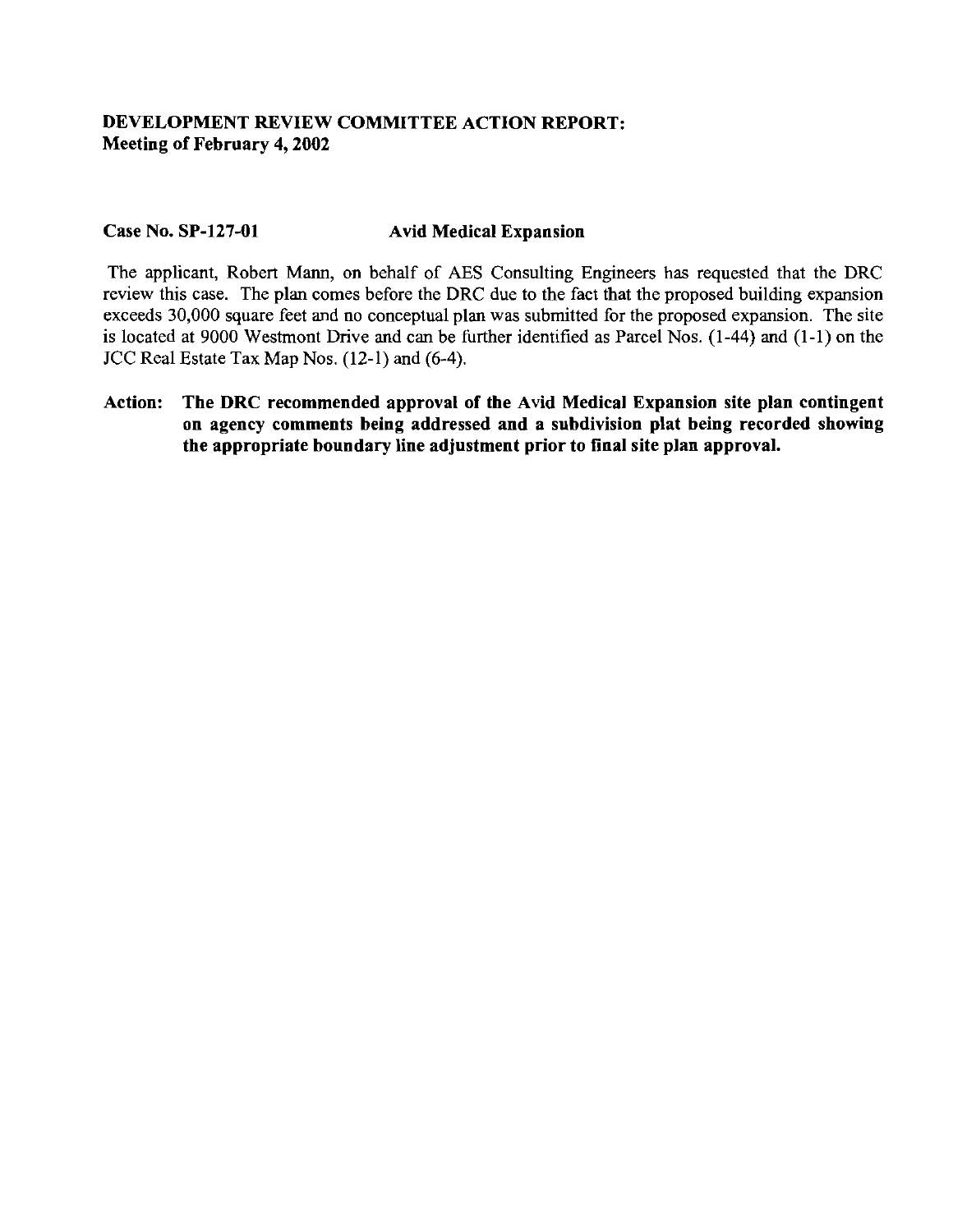# **JAMES CITY COUNTY DEVELOPMENT REVIEW COMMITTEE REPORT<br>FROM:** 1/14/2002 THROUGH: 2/11/2002 **FROM: 111412002 THROUGH: 211 112002**

# **I. SITE PLANS**

|           | A. PENDING PRELIMINARY APPROVAL                    |                    |
|-----------|----------------------------------------------------|--------------------|
| SP-144-98 | Williamsburg Pottery Warehouse/Retail Building     |                    |
| SP-116-99 | New Town, Wmbg./JCC Courthouse SP Amendment        |                    |
| SP-032-01 | Powhatan Village - Phase 1 & 2                     |                    |
| SP-051-01 | Zooms Gas Station                                  |                    |
| SP-063-01 | Williamsburg - Jamestown Airport, Apron Expansion  |                    |
| SP-064-01 | Toano Sidewalk Project - VDOT R/W - Route 60       |                    |
| SP-082-01 | Crown Landing Apartments (Amd to SP-015-01)        |                    |
| SP-087-01 | The Vineyards Phs. 3 at Jockey's Neck              |                    |
| SP-089-01 | Ewell Station Storm Water Management Fac. Mod.     |                    |
| SP-094-01 | Powhatan Village - Phases 3 & 4                    |                    |
| SP-095-01 | Powhatan Village- Phase 5                          |                    |
| SP-100-01 | Williamsburg Crossing Frontage Road                |                    |
| SP-103-01 | Powhatan Village Phases 6 & 7                      |                    |
| SP-105-01 | Voice Stream Wireless - Regional Jail Co-Location  |                    |
| SP-109-01 | Monticello Avenue Extended - SP Amendment          |                    |
| SP-113-01 | Amended Powhatan Place Townhomes                   |                    |
| SP-116-01 | Powhatan Secondary - Ph. 7, Sanitary Sewer Ext.    |                    |
| SP-120-01 | <b>Riverside Healthcare Center Facilty</b>         |                    |
| SP-121-01 | Frances S Rees Subdivision Utility Additions       |                    |
| SP-122-01 | Sprint PCS Site - Ford's Colony                    |                    |
| SP-002-02 | Williamsburg-Jamestown Airport Hangar Additions    |                    |
| SP-003-02 | New Zion Baptist Church-addition & parking lot exp |                    |
| SP-005-02 | Hankins Industrial Park Parcel 4-A-6               |                    |
| SP-006-02 | <b>Johnston Medical Clinic</b>                     |                    |
| SP-007-02 | Season's Trace - Winter Park Section 2             |                    |
| SP-008-02 | JCSA Water Storage & Booster Facility              |                    |
| SP-009-02 | Hairworks Beauty Salon Parking Space Addition      |                    |
| SP-010-02 | Busch Gardens Reptile Exhibit Site Plan Amendment  |                    |
| SP-011-02 | Ford's Colony, Sect. 31 - BMP#4 Regrading          |                    |
| SP-012-02 | Voice Stream Wireless SP Amendment                 |                    |
| SP-013-02 | JCSA/Raintree Villas Sewer Realignment             |                    |
|           | <b>B. PENDING FINAL APPROVAL</b>                   | <b>EXPIRE DATE</b> |
| SP-002-01 | <b>JCC HSC Parking Area Expansion</b>              | 3/5/2002           |

| SP-013-02 | <b>JCSA/Raintree Villas Sewer Realignment</b> |                    |
|-----------|-----------------------------------------------|--------------------|
|           | <b>B. PENDING FINAL APPROVAL</b>              | <b>EXPIRE DATE</b> |
| SP-002-01 | <b>JCC HSC Parking Area Expansion</b>         | 3/5/2002           |
| SP-029-01 | Ironbound Village                             | 8/7/2002           |
| SP-041-01 | Ruby Tuesday at Monticello Marketplace        | 6/20/2002          |
|           | Monday, February 11, 2002                     | Page 1 of 4        |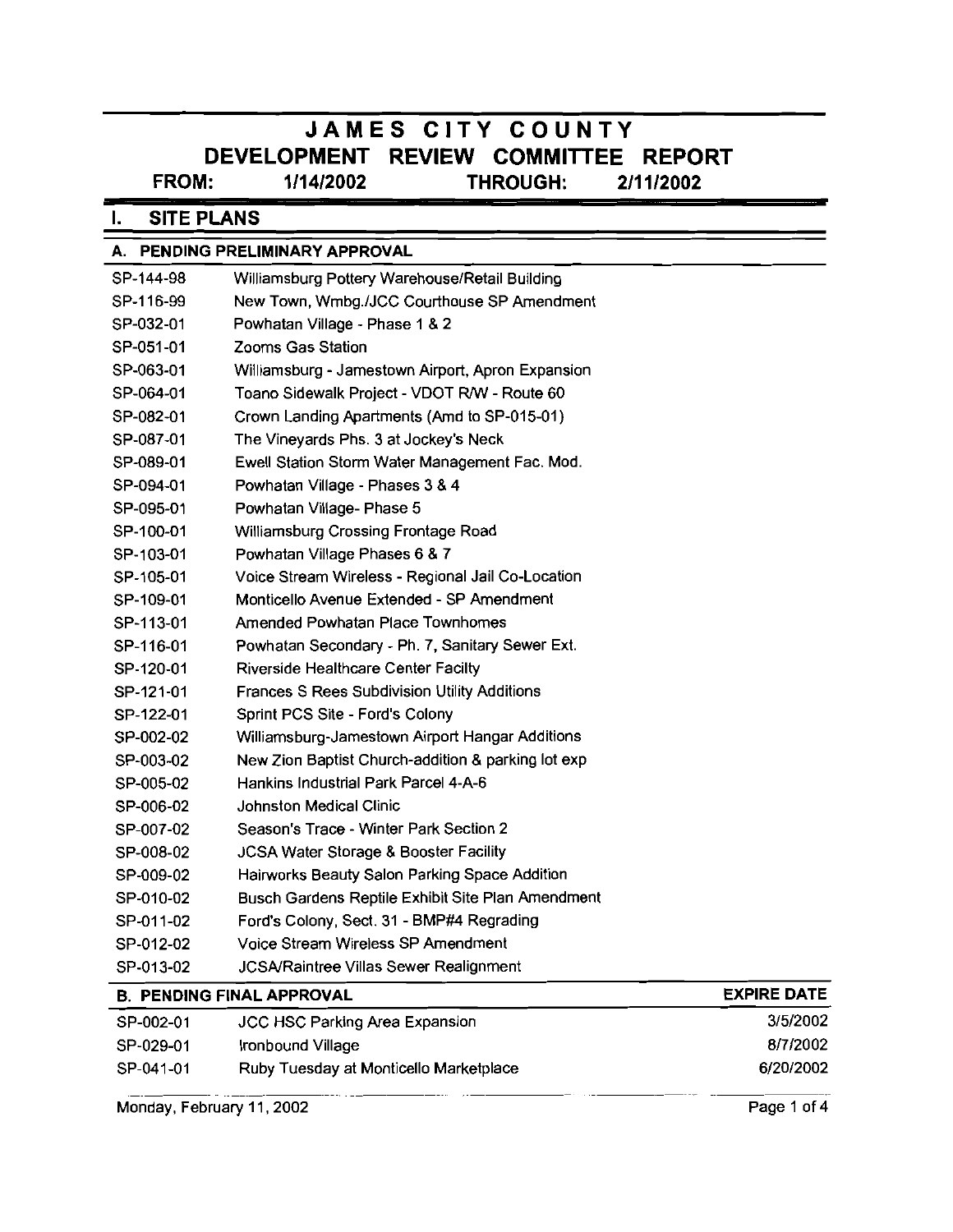| SP-068-01                | JCC Government Center - Building J                            | 8/20/2002   |
|--------------------------|---------------------------------------------------------------|-------------|
| SP-072-01                | <b>Bruce's Super Body Shop</b>                                | 8/24/2002   |
| SP-078-01                | Powhatan Apartments - Site Improvements                       | 8/31/2002   |
| SP-083-01                | <b>ABC Grove Daycare Addition</b>                             | 9/19/2002   |
| SP-085-01                | Greensprings Apartments and Condominiums                      | 11/5/2002   |
| SP-092-01                | APVA Water & Sewer Improvement (Jamestown is.)                | 10/9/2002   |
| SP-097-01                | Powhatan Secondary Road Extension- Channel Removal            | 10/10/2002  |
| SP-098-01                | Chesapeake Bank                                               | 10/30/2002  |
| SP-110-01                | Williamsburg Christian Academy                                | 12/3/2002   |
| SP-119-01                | <b>Busch Corporate Center - McLaws Centre</b>                 | 1/2/2003    |
| SP-127-01                | <b>Avid Medical Expansion</b>                                 | 2/4/2003    |
| SP-128-01                | <b>JCC Government Center- Registrar &amp; Mapping Trailer</b> | 1/7/2003    |
| <b>C. FINAL APPROVAL</b> |                                                               | <b>DATE</b> |
| SP-082-00                | Stonehouse - LaGrange Parkway Extension                       | 1/29/2002   |
| SP-086-01                | Williamsburg Pottery Factory Haitian Bldg / Fence             | 1/23/2002   |
| SP-123-01                | Wise Recycling Site Plan Amendment                            | 1/30/2002   |
| SP-124-01                | American Tower Site Plan Amendment                            | 2/7/2002    |
| SP-126-01                | Hankins Industrial Park Amendment                             | 1/24/2002   |
| SP-004-02                | Bird Theater Addition at Busch Gardens                        | 2/1/2002    |
| D. EXPIRED               |                                                               |             |

SP-125-00 JCC District Park - Hotwater Coles Tract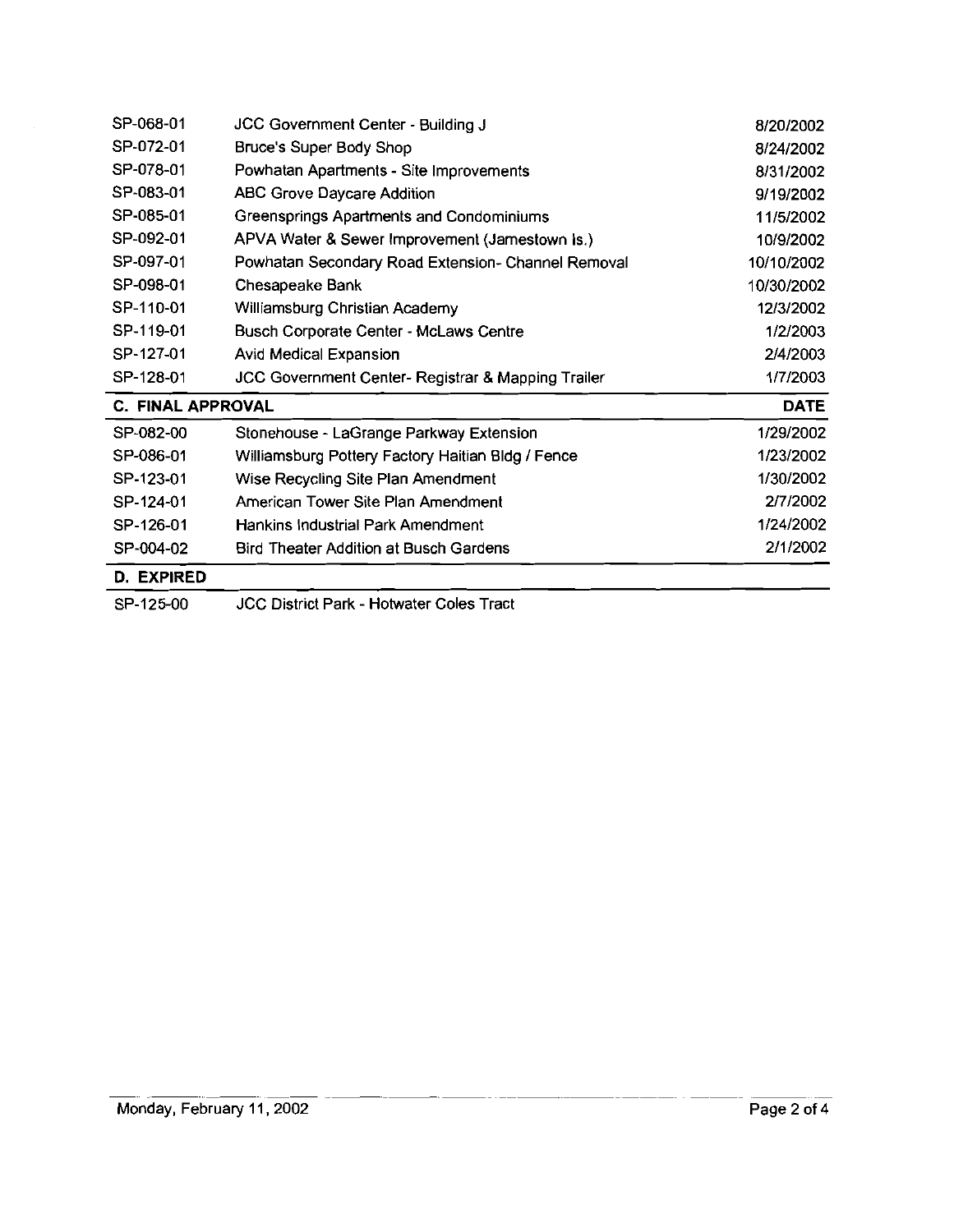# **II.** SUBDIVISION PLANS

# A. PENDING PRELIMINARY APPROVAL

| S-062-98                  | <b>Ball Metal Conservation Easement</b>            |                    |
|---------------------------|----------------------------------------------------|--------------------|
| S-013-99                  | <b>JCSA Mission Bank ROW Acquisition</b>           |                    |
| S-074-99                  | Longhill Station, Section 2B                       |                    |
| S-086-99                  | Peleg's Point, Section 5                           |                    |
| S-110-99                  | George White & City of Newport News BLA            |                    |
| S-006-00                  | Ewell Station, Lots 1, 4 & 5                       |                    |
| S-086-00                  | Ford's Colony Section 30 Lots 1-68                 |                    |
| S-091-00                  | Greensprings West, Plat of Subdy Parcel A&B        |                    |
| S-103-00                  | Powhatan Village - Powhatan Secondary              |                    |
| S-032-01                  | Subdivision and BLE Plat of New Town AssociatesLLC |                    |
| S-055-01                  | White Oaks - Albert & Miriam Saguto, BLA           |                    |
| S-073-01                  | Fernbrook, JCSA Pump Station/Gabrowski BLA         |                    |
| S-077-01                  | Ford's Colony - Section 32 (Lots 72-78, 93-129)    |                    |
| S-087-01                  | Stonehouse, Hillcrest, Ph.1, Sect. 6C              |                    |
| S-093-01                  | Olde Towne Timeshares Conservation Easement Plat   |                    |
| S-099-01                  | Stonehouse, Section 7A-Phase 1 (Mill Pond)         |                    |
| S-102-01                  | Powhatan Place Townhomes-BLA Lots 51-56            |                    |
| S-104-01                  | The Retreat, Phase I, Section III                  |                    |
| S-109-01                  | Landfall Phase V                                   |                    |
| S-117-01                  | Richard Newberg Family Subdivision/Hazelwood       |                    |
| S-004-02                  | Stonehouse, The Overlook at Orchard Hill, Phs 2    |                    |
| S-008-02                  | James F. & Celia Ann Cowles Subdivision            |                    |
| S-009-02                  | Stonehouse-Laurel Ridge Lot 41, Phs 2 & Parcel 12  |                    |
| S-010-02                  | Springhill, Phase 1 Lots 46 & 47 BLA               |                    |
| S-011-02                  | Carter's Village/Skiffe's Creek Village Townhomes  |                    |
| $S-012-02$                | <b>Peterson Subdivision</b>                        |                    |
| S-013-02                  | Stonehouse-Hollow Oak, Phs 3 Lot 52 Easmnt Adj     |                    |
| S-014-02                  | Greensprings West Phase 3B Lots 160-179            |                    |
| S-015-02                  | Powhatan Village Phase 1                           |                    |
| S-016-02                  | Powhatan Village Phase 2                           |                    |
| S-017-02                  | Stonehouse, Laurel Ridge, Ph. 2 - Lot 43 BLA       |                    |
| S-018-02                  | The Vineyards at Jockey's Neck, Phase III          |                    |
|                           | <b>B. PENDING FINAL APPROVAL</b>                   | <b>EXPIRE DATE</b> |
| S-077-97                  | Landfall at Jamestown, Phase 5                     | 4/23/2002          |
| S-034-00                  | The Pointe at Jamestown, Phase 2                   | 6/5/2002           |
| S-040-00                  | Westmoreland Sections 3 & 4                        | 7/5/2002           |
| S-045-00                  | Scott's Pond, Section 2                            | 8/7/2002           |
| S-084-00                  | Longhill Gate Section 1 BLA - Lot 1 A & B          | 3/6/2002           |
| S-036-01                  | Ironbound Village                                  | 8/7/2002           |
| Monday, February 11, 2002 |                                                    | Page 3 of 4        |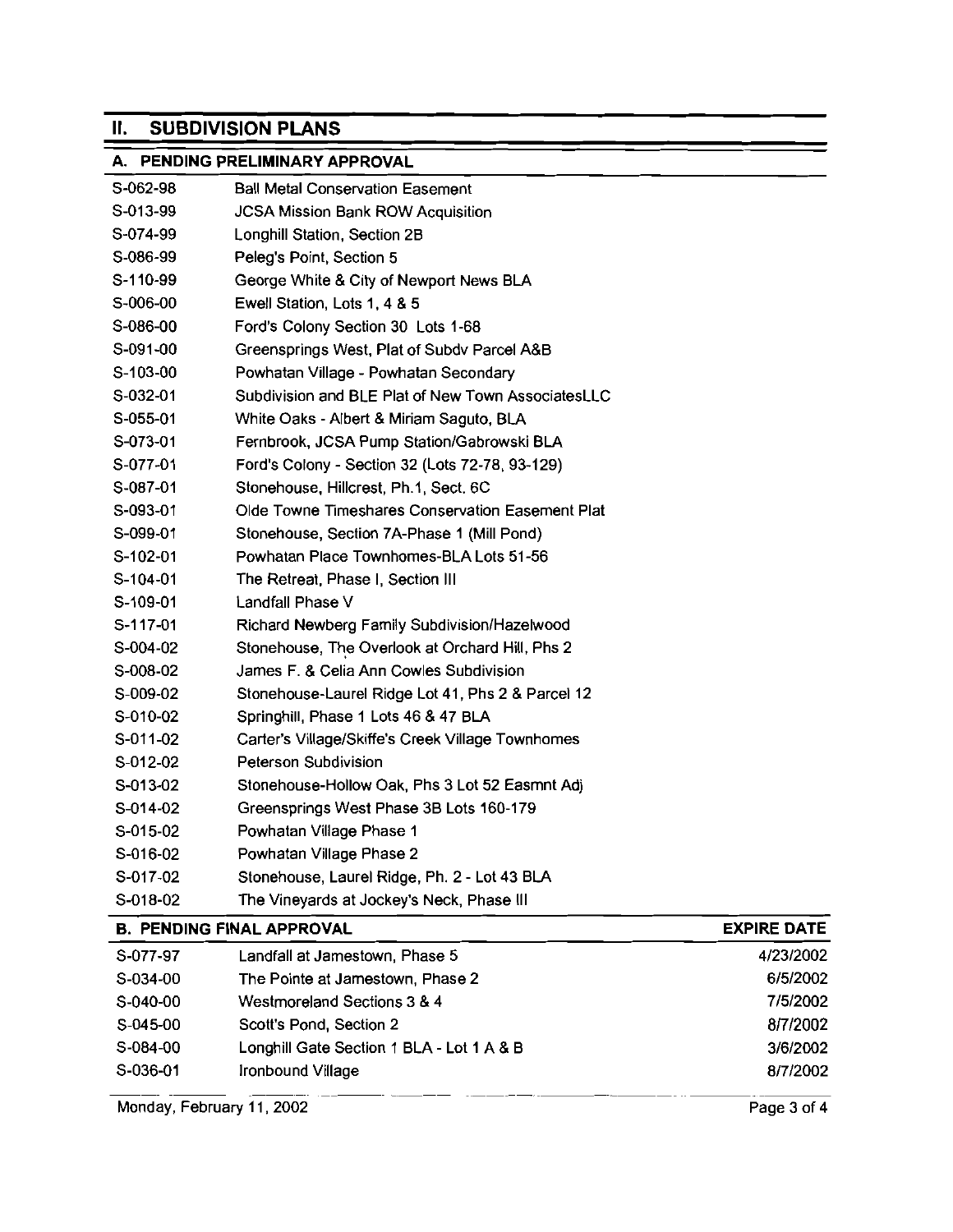| S-037-01                 | Wellington Section II & III Construction Plans         | 5/7/2002    |
|--------------------------|--------------------------------------------------------|-------------|
| S-088-01                 | Jamestown Hundred-Lots 52-91                           | 10/18/2002  |
| $S-101-01$               | Greensprings West, Phase 4A                            | 12/5/2002   |
| $S-103-01$               | <b>Hairston Family Subdivision</b>                     | 12/10/2002  |
| $S-113-01$               | Stonehouse-The Overlook@ Orchard Hill Phs1 BLA/BLE     | 1/11/2003   |
| $S-114-01$               | Manning Family Subdivision                             | 1/9/2003    |
| <b>C. FINAL APPROVAL</b> |                                                        | <b>DATE</b> |
| $S-108-01$               | Waterford at Powhatan Sec., Ph. 28                     | 1/23/2002   |
| $S-112-01$               | Stonehouse Community Recreation Center, Sect. 2-D      | 1/15/2002   |
| $S-119-01$               | Stonehouse Easement Adj-The Overlook Phs 2 Lot 231     | 1/22/2002   |
| $S-003-02$               | <b>JCSA Booster Tank Site Prop Line Adjustment</b>     | 1/24/2002   |
| S-005-02                 | Stonehouse, Laurel Ridge, Ph.2 - Lot 42 BLA            | 1/15/2002   |
| S-006-02                 | Stonehouse, Orchard Hill BLA Lot 211-14, 222, 228& 230 | 1/25/2002   |
| S-007-02                 | WHS Land Holdings- Newtown                             | 2/8/2002    |
| D. EXPIRED               |                                                        |             |
| C 000 07                 | Facultation Bital Diagnach                             |             |

. . . . . <u>. .</u>

| S-023-97   | Fenwick Hills, Phase I                            |
|------------|---------------------------------------------------|
| S-081-99   | Stonehouse, Bent Tree, Sect. 5B, Ph. 3 Dev Plans  |
| $S-041-00$ | Powhatan Secondary, Phase 6B                      |
| S-058-00   | Powhatan Secondary, Phase 7-A                     |
| S-071-00   | Ida C Sheldon Estate                              |
| S-093-00   | Monticello Woods (formerly Hiden Estates Phase I) |

 $\sim$